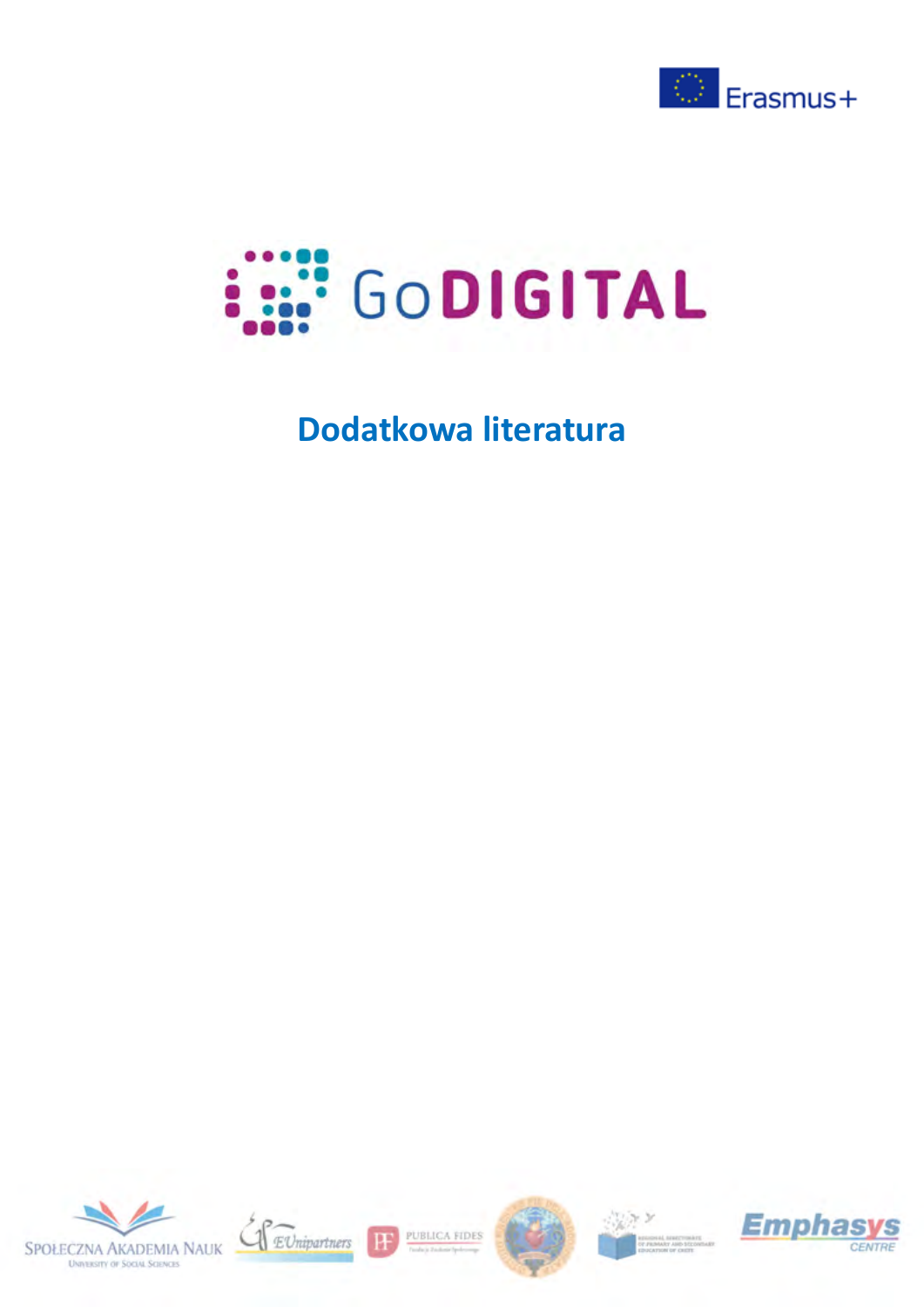

# Dodatkowa literatura **DODATKOWA LITERATURA**

### 2.3.1 Temat 1

| Tytuł                                                                                                                                                            | Źródło                                              |
|------------------------------------------------------------------------------------------------------------------------------------------------------------------|-----------------------------------------------------|
| http://www.saferinternet.gr/                                                                                                                                     | Internet                                            |
| https://saferinternet4kids.gr/                                                                                                                                   | Internet                                            |
| https://www.openbook.gr/category/education/interne<br>t-safety/                                                                                                  | Internet                                            |
| Ασφαλής χρήση του Διαδικτύου και των ψηφιακών<br>πόρων e-πολιτειότητα (Εισαγωγική Επιμόρφωση για<br>την εκπαιδευτική αξιοποίηση ΤΠΕ – Επιμόρφωση Β1<br>Επιπέδου) | https://www.slideshare.net/vasilisdr<br>/e-77105617 |
| http://www.safeline.gr/plirofories/symboyles                                                                                                                     | Internet                                            |
| The Internet is Like a Puddle (Big Hug, #3), by Shona<br>Innes, published January 2015 by The Five Mile Press                                                    | Book (Hardcover, 40 pages)                          |

#### 2.3.2 Temat 2

| <b>Tytuł</b>                                        | <b>Źródło</b>                                                                     |
|-----------------------------------------------------|-----------------------------------------------------------------------------------|
| Google 2019, Google Search Help, accessed 10        |                                                                                   |
| January 2019                                        | https://support.google.com/websear<br>$\frac{\text{ch}}{\text{#topic}} = 3378866$ |
| https://support.google.com/websearch/#topic=3378866 |                                                                                   |
| DuckDuckGo 2019, Friends Don't Let Friends Get      |                                                                                   |
| <i>Tracked</i> , accessed 10 January 2019,          | https://duckduckgo.com/spread                                                     |
| https://duckduckgo.com/spread                       |                                                                                   |
| Wikipedia 2019, Web Browser, accessed 10 January    | https://en.wikipedia.org/wiki/Web                                                 |
| 2019, https://en.wikipedia.org/wiki/Web browser     | <b>browser</b>                                                                    |
| Wikipedia 2019, Web Search Engine, accessed 10      |                                                                                   |
| January 2019,                                       | https://en.wikipedia.org/wiki/Web s                                               |
| https://en.wikipedia.org/wiki/Web search engine     | earch engine                                                                      |

### 2.3.3 Temat 3

| <b>Tytuł</b>                                                                                                                         | Zródło                                              |
|--------------------------------------------------------------------------------------------------------------------------------------|-----------------------------------------------------|
| OEDb Open Education Database 2019, 101 Web 2.0 Teaching<br>Tools, accessed 10 January 2019,<br>https://en.wikipedia.org/wiki/Web 2.0 | https://en.wikipedia.org/wiki/Web<br><b>2.0</b>     |
| Light, D., Polin, D. K., 2010, Integrating Web 2.0<br>tools into the classroom: Changing the culture of                              | https://files.eric.ed.gov/fulltext/ED<br>543171.pdf |

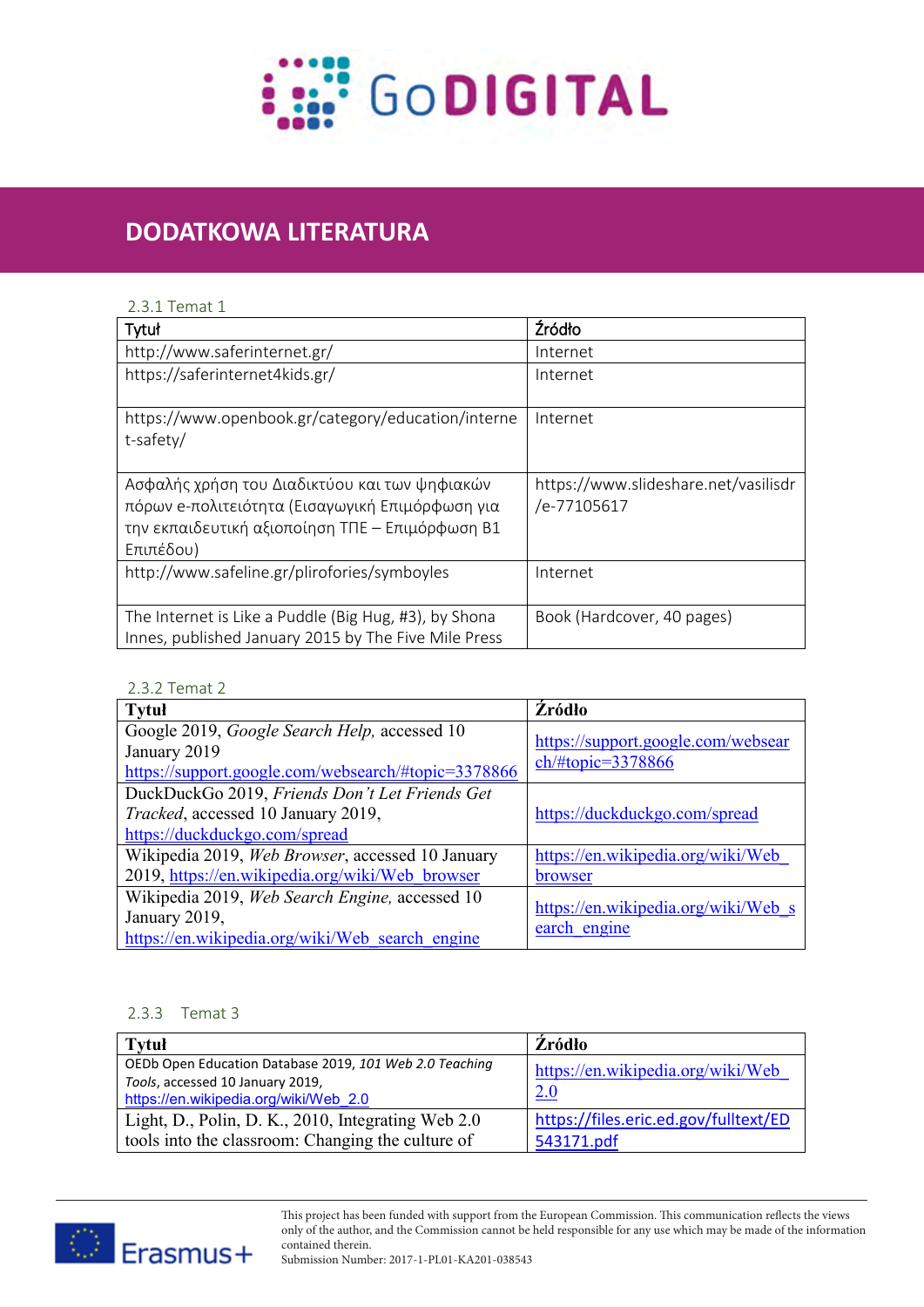

| learning, Center for Children and Technology, New |                                                                        |
|---------------------------------------------------|------------------------------------------------------------------------|
| York, 28 June 2010                                |                                                                        |
| Bower, M., 2015 A Typology of Web 2.0 Learning    |                                                                        |
| Technologies, Macquarie University, Sydney,       | https://www.mycota.ca/assets/uploa<br>ds/documents/General/csd6280.pdf |
| Australia                                         |                                                                        |

## 2.3.4 Temat 4

| Tytuł                                                                                                   | Źródło                              |
|---------------------------------------------------------------------------------------------------------|-------------------------------------|
| Γόγουλου, Α. (2014). «Όλα αλλάζουν » μέσα από τα                                                        | In pdf-format                       |
| Google Docs. Στο Π. Αναστασιάδης, Ν. Ζαράνης, Β.                                                        |                                     |
| Οικονομίδης & Μ. Καλογιαννάκης, (Επιμ.), Πρακτικά                                                       | http://www.etpe.gr/custom/pdf/etp   |
| Πανελλήνιου<br>Συνεδρίου<br>«Διδακτική<br>70U<br>$T\eta\zeta$                                           | e2091.pdf                           |
| Πληροφορικής». Πανεπιστήμιο Κρήτης, Ρέθυμνο, 3-5                                                        |                                     |
| Οκτωβρίου 2014.                                                                                         |                                     |
|                                                                                                         | In pdf-format                       |
| Καχριμάνης, Α. (2016). Παιδαγωγικές εφαρμογές της                                                       |                                     |
| διαδικτυακής πλατφόρμας                                                                                 | https://www.researchgate.net/publi  |
| Google Drive. Στα Πρακτικά Εργασιών 10ου                                                                | cation/310426334_Epharmoges_Te      |
| Πανελλήνιου Συνεδρίου Καθηγητών Πληροφορικής,                                                           | s_Diadiktyakes_Platphormas_Googl    |
| Ναύπλιο 15-17 Απριλίου 2016                                                                             | e_Drive_Ste_Dioikese_Ekpaideutiko   |
|                                                                                                         | n_Organismon                        |
| Γεωργοπούλου, Α., Ζησιμάτου, Γ., Ανδριτσάκης, Π.&                                                       | In pdf-format                       |
| Χουλιαρόπουλος, Τ. (2011).                                                                              |                                     |
| Τα Google Tools στην Εκπαίδευση. Στα Πρακτικά του                                                       | http://www.etpe.gr/custom/pdf/etp   |
| 2ου Πανελλήνιου Συνεδρίου - Πάτρα 28-30/4/2011,                                                         | e1776.pdf                           |
| Ένταξη και χρήση των ΤΠΕ στην Εκπαιδευτική                                                              |                                     |
| διαδικασία, 1039-1046                                                                                   |                                     |
|                                                                                                         |                                     |
|                                                                                                         |                                     |
| Apergi, A., Anagnostopoulou, A. & Athanasiou, A.<br>(2015). E-Learning for Elementary Students: The Web | In pdf-format                       |
| 2.0 Tool Google Drive as Teaching and Learning                                                          | http://www.sciedu.ca/journal/index. |
| Practice. World Journal of Education Vol. 5, No. 3                                                      | php/wje/article/view/6927           |
| <b>GOOGLE DRIVE: Guide for Students and Teachers</b>                                                    | http://cdn2.hubspot.net/hub/30772   |
|                                                                                                         | 7/file-832448292-                   |
|                                                                                                         | pdf/Offers/Google_EBook/Teacher-    |
|                                                                                                         | Google-Drive-ebook.pdf              |
| Google Apps Help. Google Apps user guide to                                                             | https://support.google.com/a/answ   |
| accessibility. Google Apps Help Center.                                                                 | er/1631886?hl=en&ref_topic=3035     |
|                                                                                                         | 040                                 |
| Brown, Maury E. & Daniel L. H. (2017) "Pervasive                                                        | In pdf-format                       |
| Pedagogy: Collaborative Cloud-Based Composing Using                                                     |                                     |
| Google Drive." In Bino, G. & Marohang, L. Integration                                                   |                                     |
| of Cloud Technologies in Digitally Networked                                                            | https://scholarship.richmond.edu/c  |



This project has been funded with support from the European Commission. This communication reflects the views **O1/A5 – Module 5** only of the author, and the Commission cannot be held responsible for any use which may be made of the information contained therein.